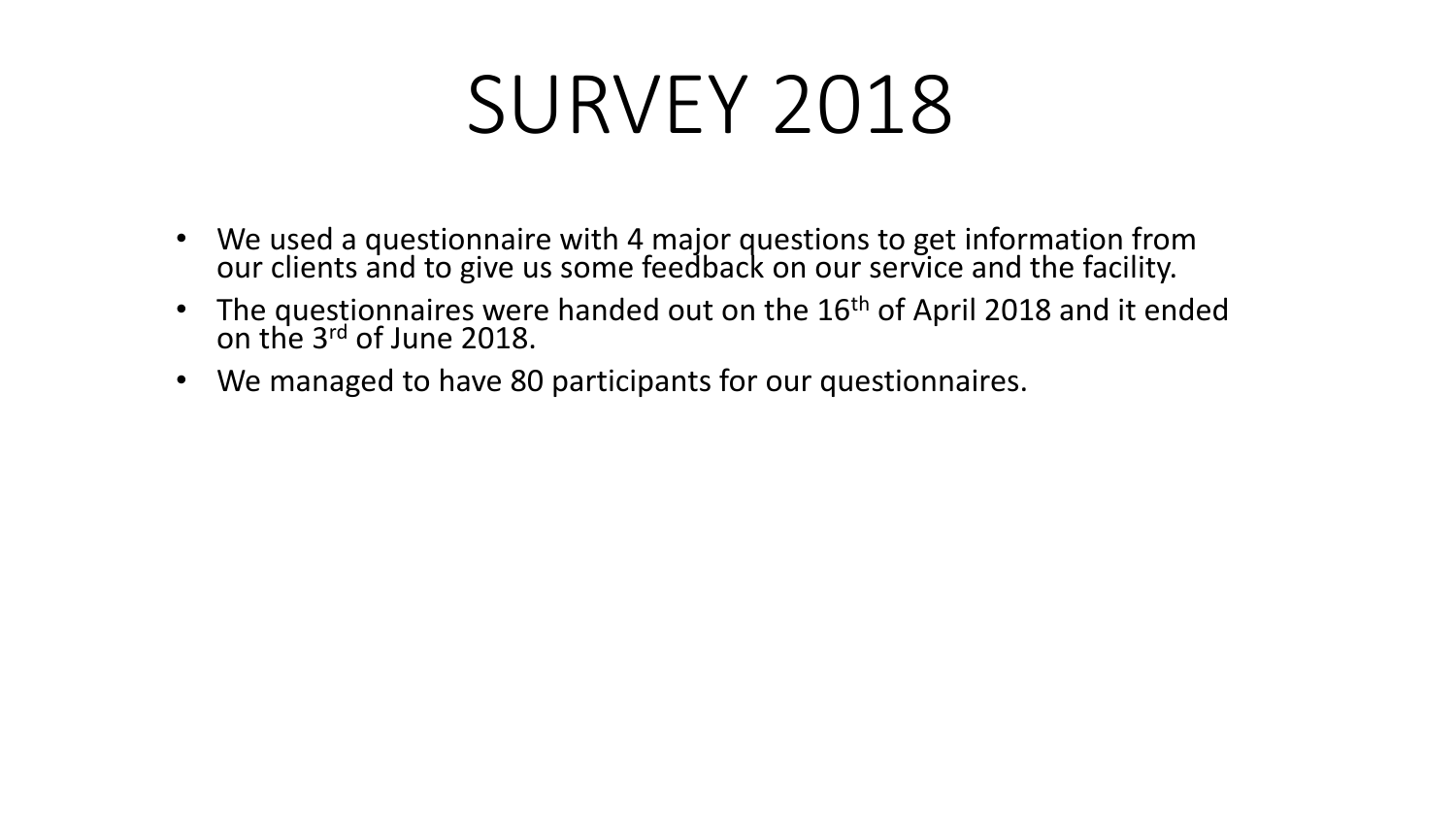#### Operations and Facilities

**Levels of satisfaction**

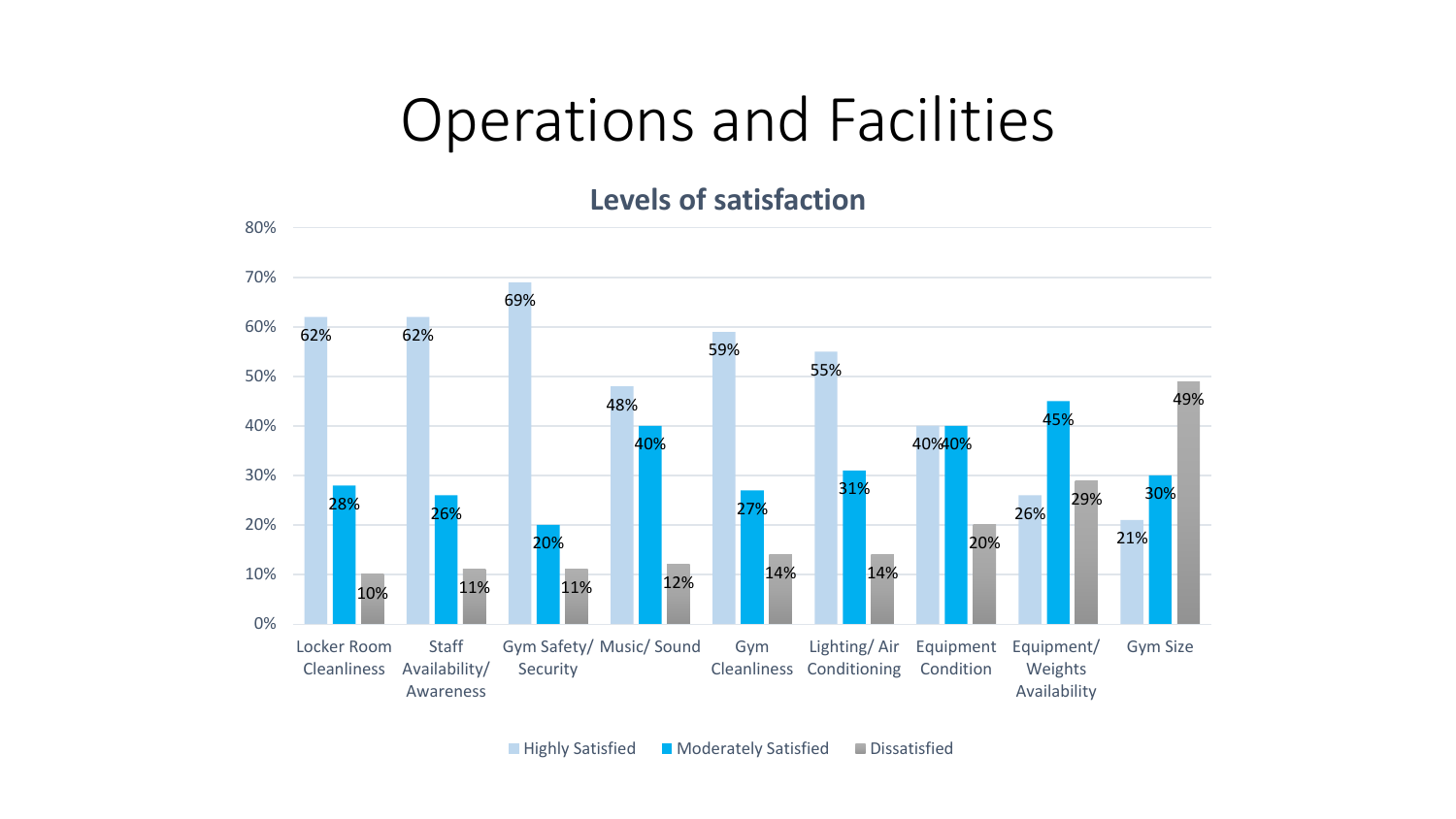### Services that participants are interested in

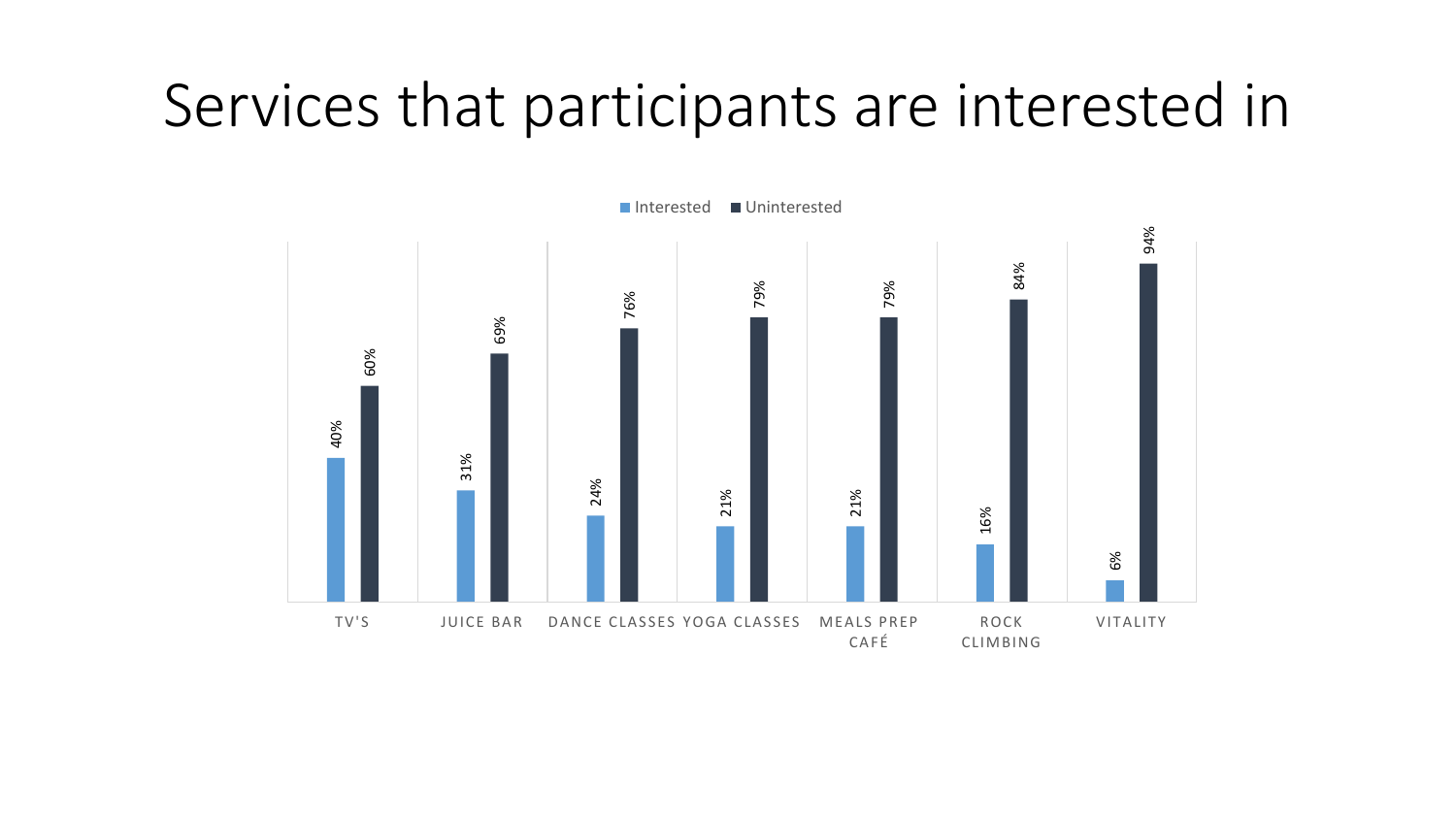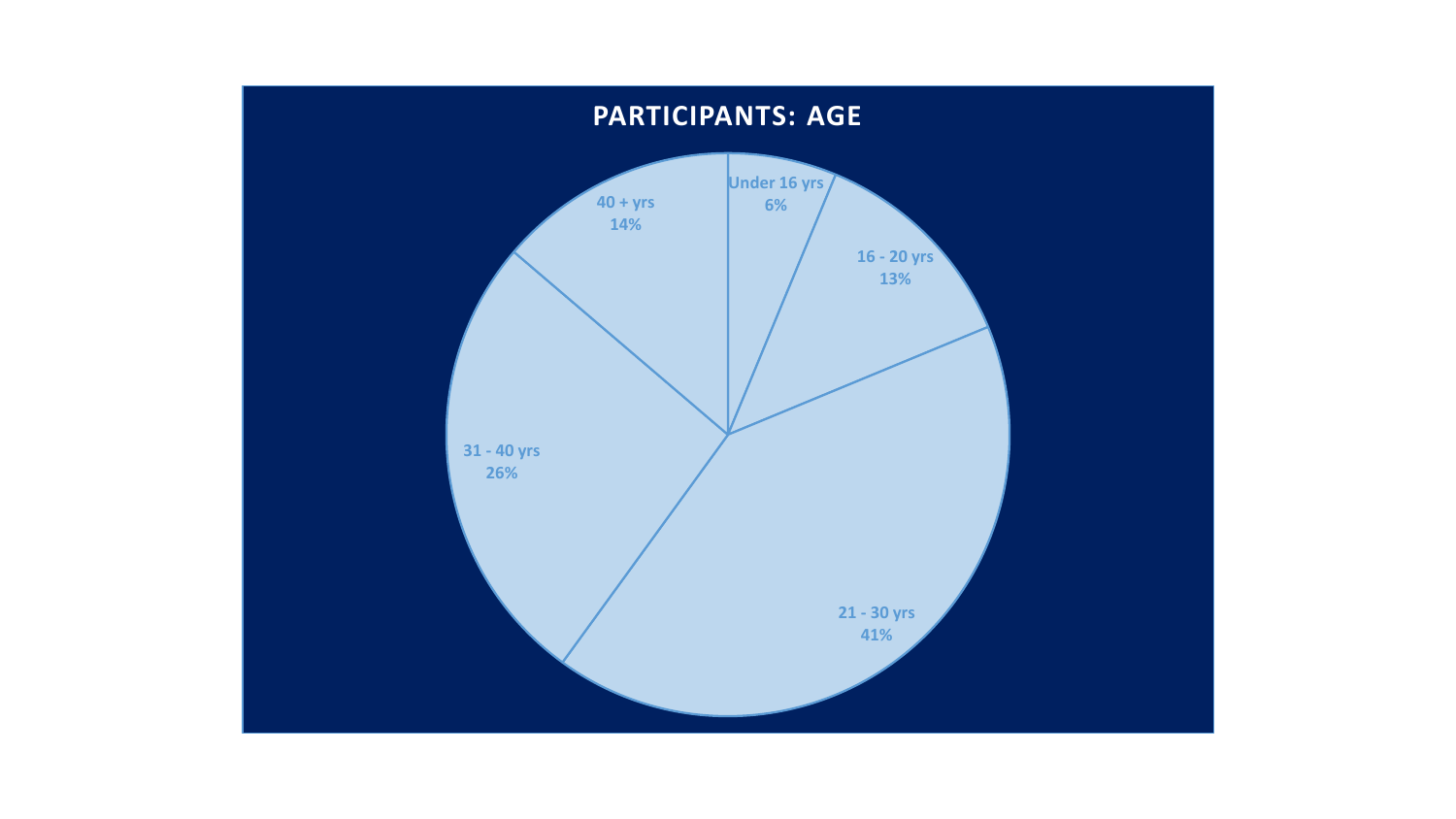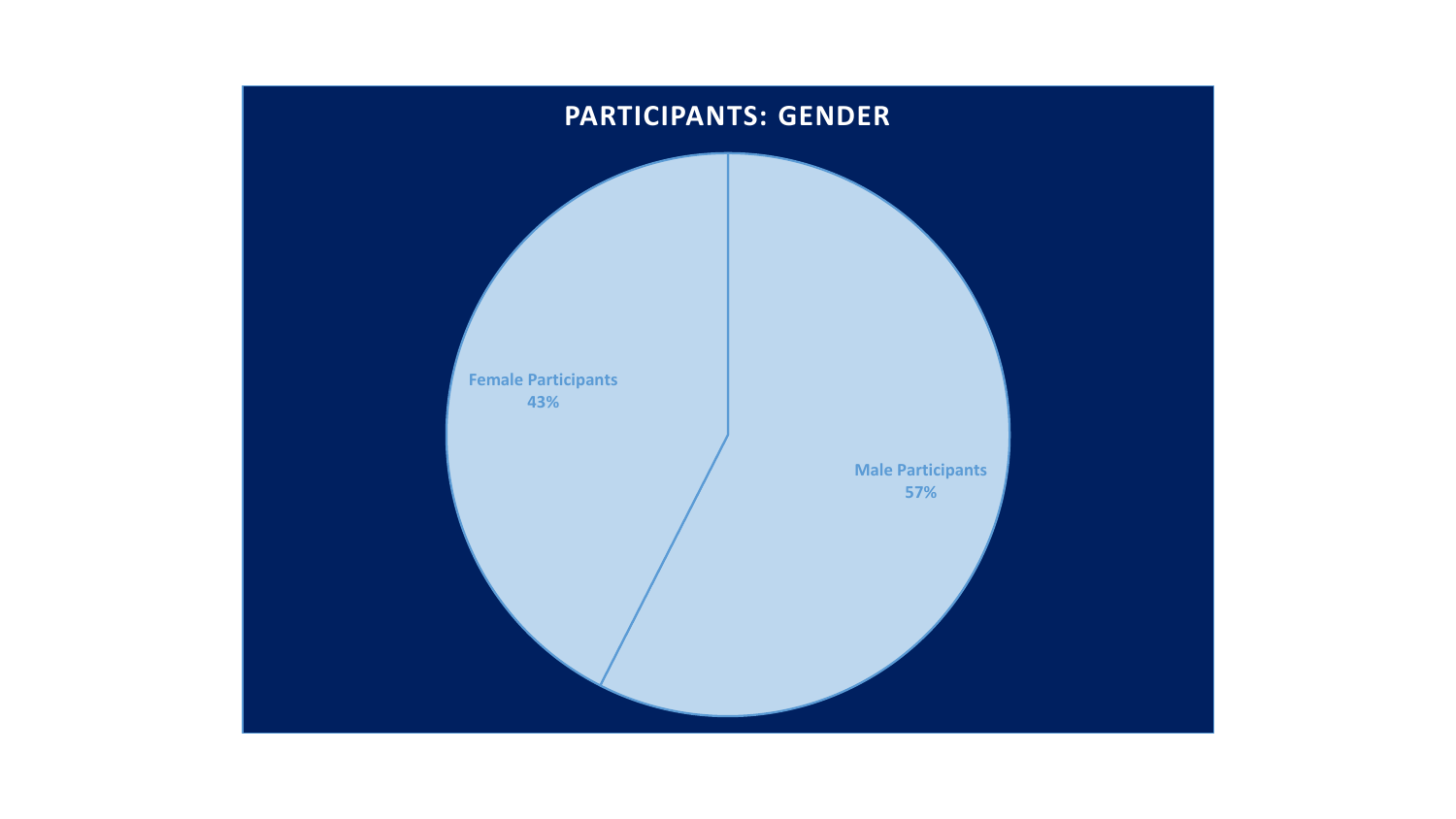# Suggestions and concerns regarding:

| <b>Supplements</b>       | <b>Gym Equipment</b>                 | <b>Indoor Sports</b> |
|--------------------------|--------------------------------------|----------------------|
| Animal                   | Hack Squat                           | Cricket              |
| <b>NutriTech</b>         | <b>Sissy Squat</b>                   | Hockey               |
| Evox                     | Loose Weights + Dumbbells + Clamps   | Boxing/MMA           |
| <b>Optimum Nutrition</b> | Bars + EZ-bars                       | <b>Netball</b>       |
| Sportmax                 | <b>Calves Machine</b>                | <b>Basketball</b>    |
| <b>SSN</b>               | Donkey kickback Machine              | Rugby                |
| <b>USN</b>               | <b>Squat and Power Racks</b>         |                      |
|                          | <b>Stair Climber</b>                 |                      |
|                          | Aerobic: Stretch bands, balls, steps |                      |
|                          | <b>Kettlebells</b>                   |                      |
|                          | <b>Back Machine</b>                  |                      |
|                          | Lateral Pull Down Machine            |                      |
|                          | <b>Battle rope</b>                   |                      |

**Other** 

Vitality

Boot camp classes

Steam room

Abs. classes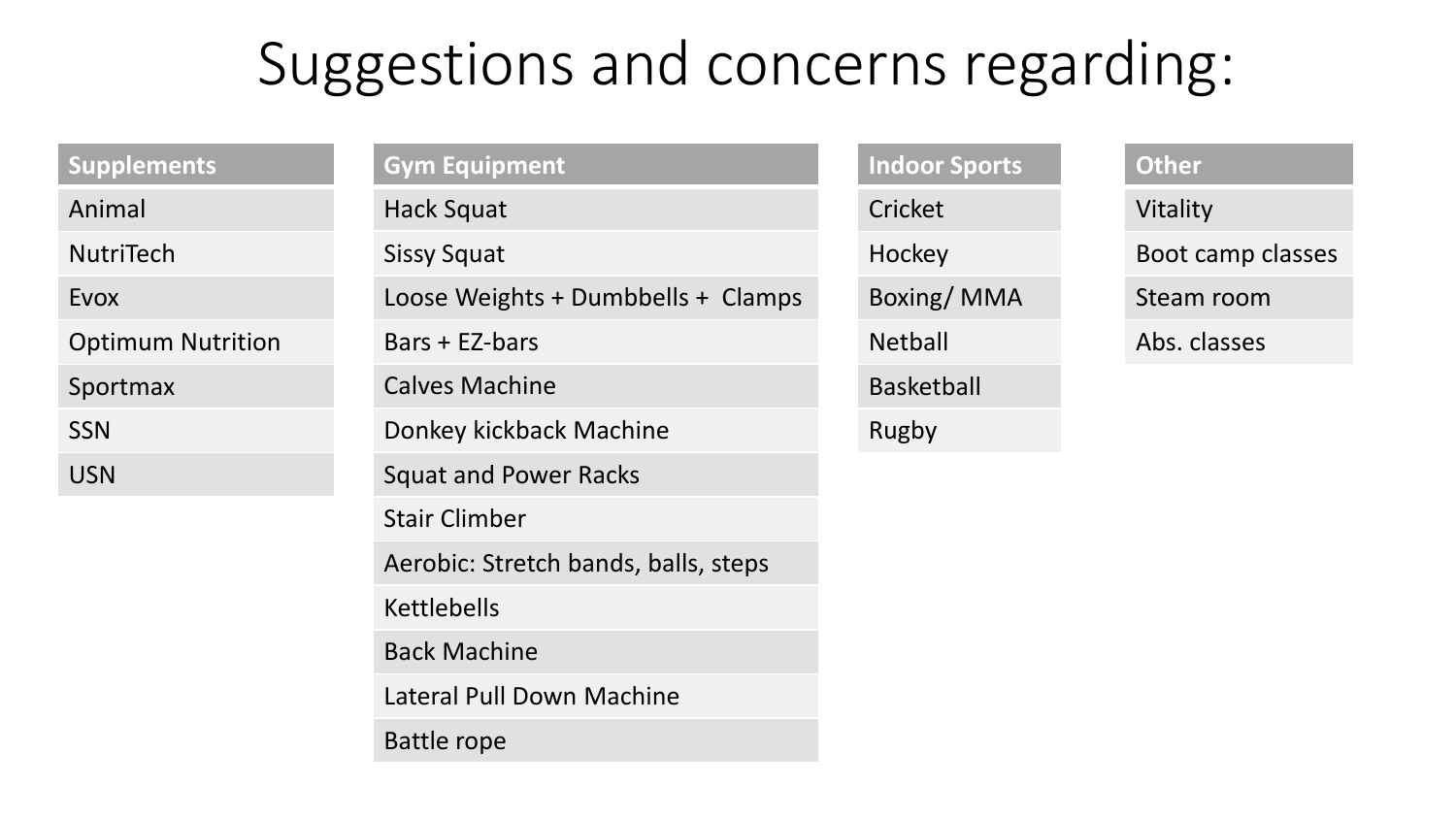### Suggestions & Concerns:

- Service is overall rated well can improve, especially in morning hours with the early clients.
- Some comments were made about the studio, fridges in foyer and bathrooms cleanliness – cleaners not available in the afternoon/ evening to assist with such problems.
- New uniforms were implemented, therefore staff can be identified and are able to dress appropriately.
- A lot of complaints regarding the size of the gym and a lot of interest in new equipment/ supplement brands/ facilities. (As listed above)